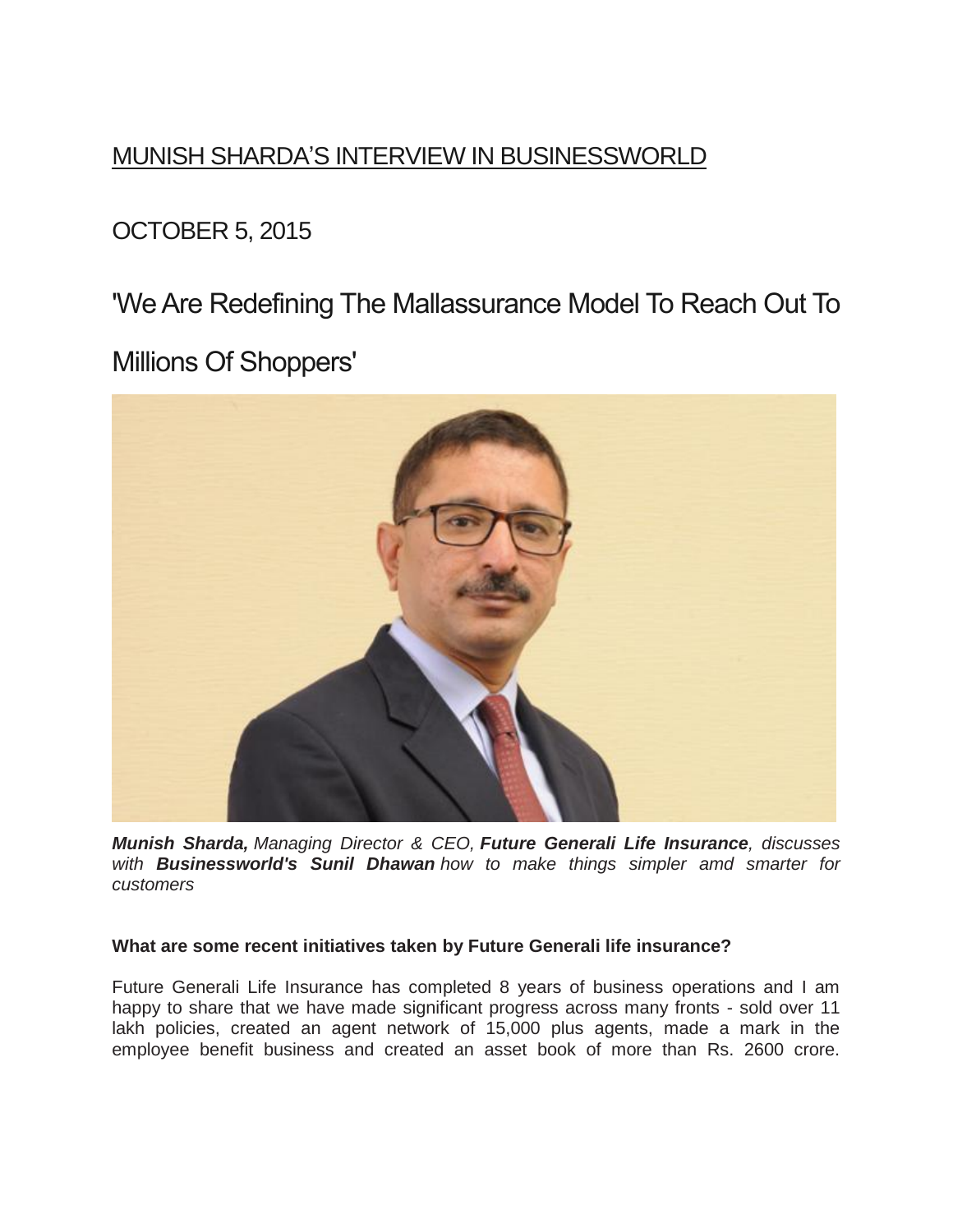Our key objective is to make things 'simpler and smarter'. This begins with offering simplified product propositions, leveraging digital technology to enhance customer experience and enable operational efficiencies.

Since the last one year, we have launched 5 unique products which cater to multiple needs across the customer's lifecycle. All the products have a differentiated proposition which is in line with our simple to understand and customer-focused product strategy.

Later last year we launched an enterprise wide effort to identify areas in our back office and mid office where automation and process re-engineering could help us improve speed & quality of delivery while reducing costs. As a result of which, we are happy to report good progress made in our claim settlement ratio and turn-around-time (TAT), servicing TATs, improvement in Persistency across our direct channels and overall risk governance across the organisation. Our front office is now able to offer a larger array of over-the-counter services to our customers, which is resulting in improved customer service and satisfaction.

The two biggest drivers of our digital strategy are "enriching the customer experience" and "regaining more direct control of the customer relationship". Our recently launched website, self-service platform for customers, to-be launched e-sales platform and highly simplified customer communications are aimed at delivering a differentiated experience to customers who are increasingly demanding simplicity and spontaneity in our actions.

We run a very well managed employee benefits business drawing upon the expertise of and support from our Global Generali Employee Benefits programme. We have developed a unique portal to engage with our corporate clients and their employees by serving propositions specifically designed for them, in a way most convenient to them. The portal is an industry first as it allows our corporate clients to engage with us seamlessly and on realtime basis. We currently insure over 450 national and International corporate clients.

#### **How do you see the growth in the life insurance industry over next 1-3 years? What are those factors that could bring about a growth in a stagnating sector?**

The life insurance industry, which has seen some tough times during the last few years, is expected to grow 10-15 per cent in the current fiscal. A stable government and clear indications of expediting reforms have laid the foundation for India to regain the growth momentum, and the insurance industry is expected to benefit from the same and provide social security, employment as well as the means to deepen financial markets in India. The sector has already witnessed green shoots of improvement in terms of greater consumer awareness and trust, the proliferation of innovative products and distribution channels, and raised supervisory standards. For the industry to further unlock its potential, concerted action is required from all stakeholders.

Insurance is an industry which can drive growth through multiple pillars of innovation, technology, product simplicity, seamless processes and value creation. It generates value for policyholders who lay their trust in an insurance product, for shareholders who back the business, for distributors who depend on it for their income and the insurance company itself which interlinks all the other stakeholders. It is this interlinking, which if done in a balanced manner while keeping the costs low, creates a long-term success story.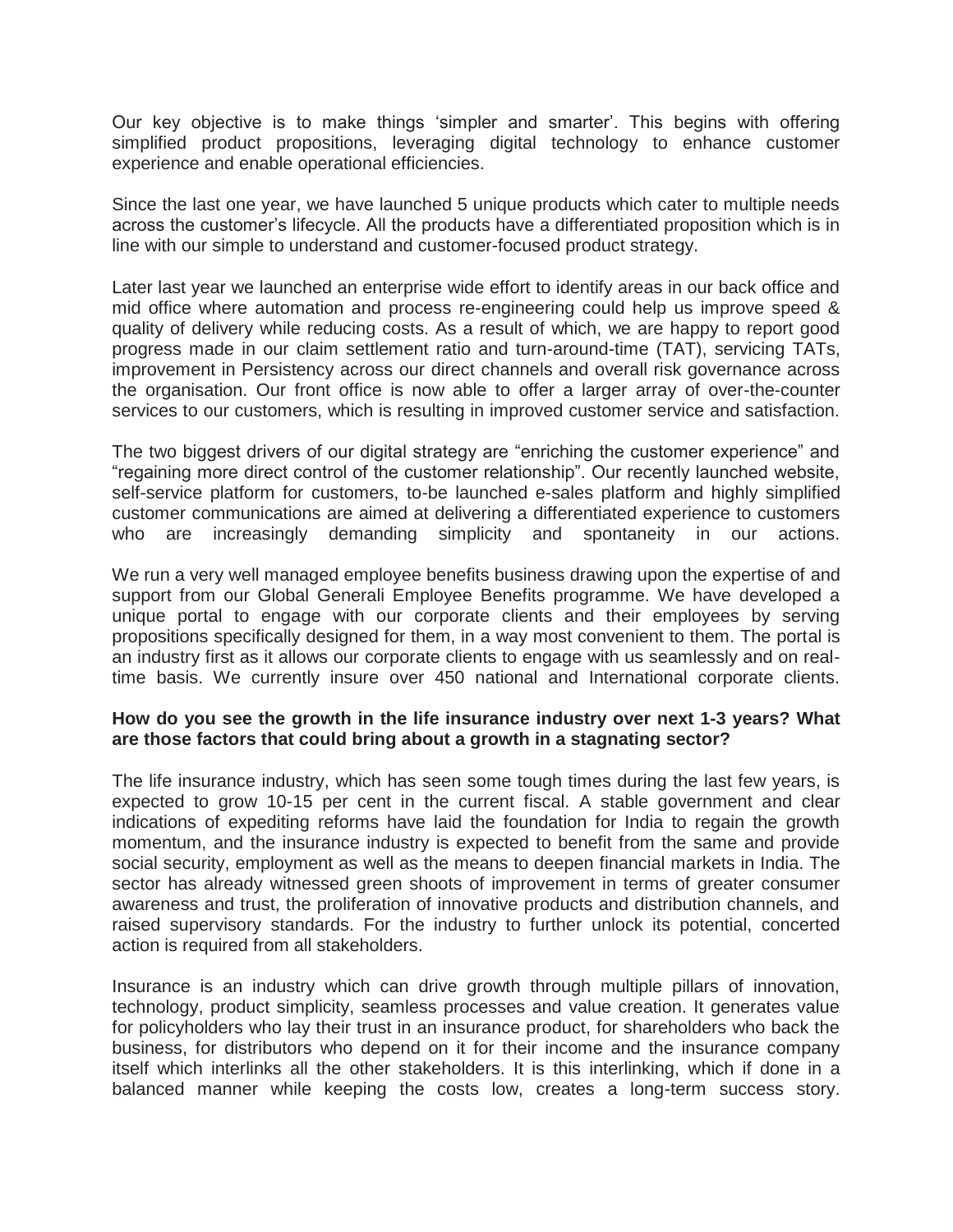#### **What unique offerings can customers expect from Future Generali life insurance as far as products are concerned?**

At Future Generali Life Insurance, we have a wide variety of products including ULIPs in our portfolio. Our emphasis is to offer need-based and simple solutions to customers which help them plan for their long term financial goals. We have witnessed a strong positive movement in our traditional plans sales having sizeable protection and assured maturity benefits. Apart from the 5 products mentioned above, we are soon going to launch our first online term plan before the end of this year, which is extremely unique and will drive growth across markets. Most of our products are modular in nature and are structured based on our core philosophy of simplicity, keeping in mind the customers' requirements. We have taken several steps to ensure that the products cater to all kinds of customers, can be bought through a hassle-free process, lesser documentation and most importantly are easy to understand so that they can make an informed decision.

#### **What is the company doing to better its customer service, both pre and post sales operations?**

Life insurance is a business in which both, the customer and the company derive financial value only by staying invested in the relationship over a long period of time. It is therefore important to be transparent in every transaction that we do. I believe that while selling is an act of persuasion; buying is an act of making an informed decision of choosing a product which meets one's requirements. As a company policy, we always advise our policyholders to ensure that they have understood in detail the benefits of the product they are purchasing and always verify the credentials of the agent through whom they are buying the insurance policy and also to ensure that the application form is filled by them and correct, true and complete information is shared about their health, occupation and lifestyle habits.

We have introduced stringent processes and protocols to avoid fraudulent and mis-selling cases. We have introduced a pre and post verification call system with every customer on a recorded line. On a regular basis, our customers are informed through various modes of communication to beware of any un-authorised elements posing as company representatives and avoid sharing any confidential information. There are significant efforts being taken by the company to ensure quality and transparency, keeping in mind the customer's satisfaction at all times. We have embarked on a number of projects to simplify customer delivery using technology. Our new website that we launched in January this year is just one of those. We are working on a new individual customer portal, and will soon be launching our group customer portal and agent portal. Our aim is to automate all customer communication taking manual intervention out, and make it extremely easy to understand through a simplified policy document and proposal form which is small steps towards further enhancing customer experience. We have already launched the SMS self-service app which is available to customers 24/7. We have also undertaken new initiatives to make processes simpler for our branch operations staff.